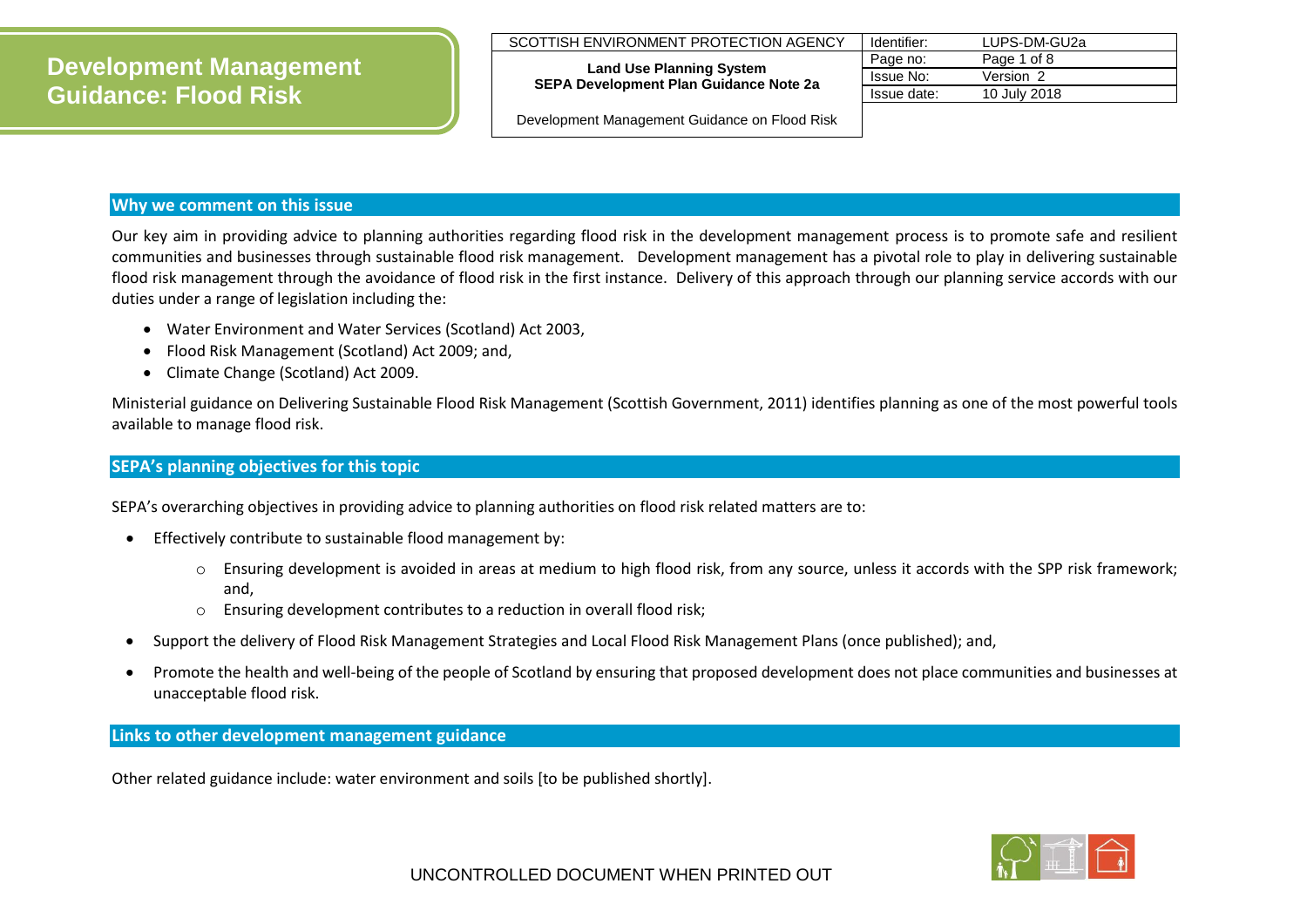#### **Land Use Planning System SEPA Development Plan Guidance Note 2a**

| Identifier:      | LUPS-DM-GU2a |
|------------------|--------------|
| Page no:         | Page 2 of 8  |
| <b>Issue No:</b> | Version 2    |
| Issue date:      | 10 July 2018 |

Development Management Guidance on Flood Risk

## **Using the development management guidance for flood risk**

The table on pages 4-7 outlines our requirements and recommendations for development management relating to flood risk in more detail. If the requirements are not met then we are likely to object in principle to the proposed development. If the information requirements for the requirements are not met then we are likely to object on the grounds of lack of information.

**It is important to note that the requirements and recommendations for proposed developments in fluvial and coastal flood risk areas have been written and designed as a hierarchy of considerations.**

This approach has been developed to help implement the flood risk policy provisions in Scottish Planning Policy. As illustrated in the flowchart our requirements should be applied in the prescribed order, not in isolation. The most appropriate stages in the process to consider our recommendations are also identified. All relevant requirements will need to be satisfied before we are able to discharge flood risk issues. To reduce the need for re-consultation, when requesting further information or suggesting modifications to a proposal we should consider all the requirements in the hierarchy.

Further detail on the implementation of the requirements and recommendations and supporting information can be found in the [Flood Risk Background](http://www.sepa.org.uk/media/162837/lups-bp-gu2a-land-use-planning-background-paper-on-flood-risk.pdf)  [Paper.](http://www.sepa.org.uk/media/162837/lups-bp-gu2a-land-use-planning-background-paper-on-flood-risk.pdf)



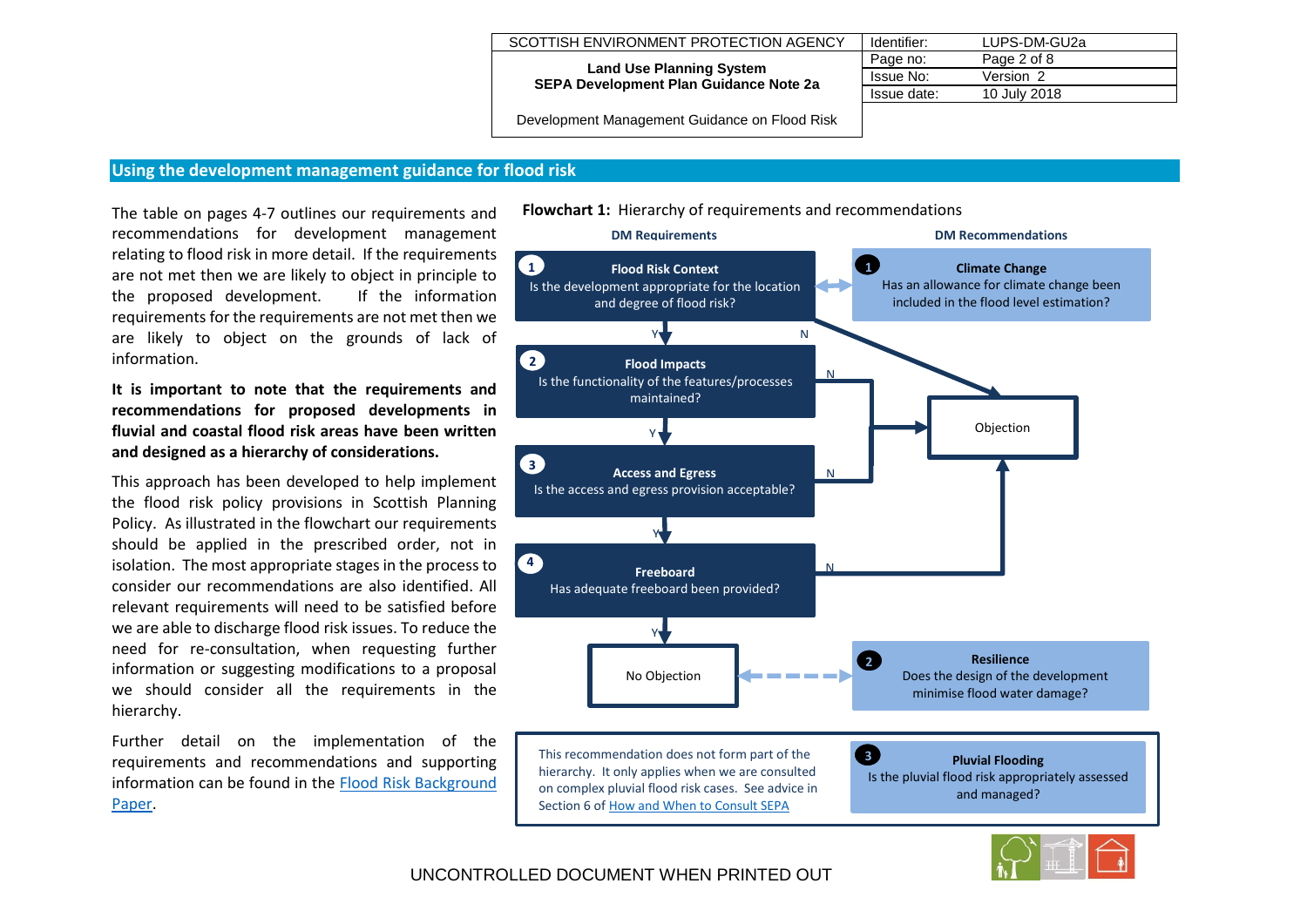**Land Use Planning System SEPA Development Plan Guidance Note 2a**

| Identifier: | LUPS-DM-GU2a |
|-------------|--------------|
| Page no:    | Page 3 of 8  |
| Issue No:   | Version 2    |
| Issue date: | 10 July 2018 |

| Development management requirements                                                                                                                                                                                                                                                                                                                                                | <b>Information requirements</b>                                                                                                                                                  |
|------------------------------------------------------------------------------------------------------------------------------------------------------------------------------------------------------------------------------------------------------------------------------------------------------------------------------------------------------------------------------------|----------------------------------------------------------------------------------------------------------------------------------------------------------------------------------|
| <b>Requirement 1: Flood risk context</b>                                                                                                                                                                                                                                                                                                                                           |                                                                                                                                                                                  |
| Proposed developments should not be located in areas at medium to high risk from fluvial or coastal<br>flooding (or low to medium areas for civil infrastructure). Other most vulnerable uses will only be<br>acceptable in low to medium risk areas if the hazard can be alleviated through appropriate mitigation.                                                               | As set out in our Technical Guidance for<br>Stakeholders the flood risk assessment<br>should determine the flood extent and flood<br>levels in order to inform the design of the |
| Where this is not possible, some types of development may be acceptable if they meet the requirements<br>of the risk framework (SPP, paragraph 263). The risk framework should be applied within the context of                                                                                                                                                                    | proposed development.                                                                                                                                                            |
| the issues listed in paragraph 264 of SPP and our Land Use Vulnerability Guidance should be used to<br>inform the vulnerability classification of the proposed land use and ensure that it is suitable for the<br>location and degree of flood risk. In general, the following types of development may be acceptable in<br>areas that are at risk of fluvial or coastal flooding: | The proposed land use should be clearly<br>described and where the application is for a<br>change of use or redevelopment of an<br>existing building the existing/previous land  |
| Developments classed as water compatible or that are considered to be essential infrastructure<br>a)<br>which require a flood risk location for operational reasons. The operational need for the<br>development is for the planning authority to determine.                                                                                                                       | use should be provided. If there is ambiguity<br>about the existing land use the planning<br>authority should be asked to confirm the<br>existing lawful land use.               |
| Redevelopment of an existing building, including changes of use to an equal or less vulnerable use to<br>b)<br>the existing use.                                                                                                                                                                                                                                                   |                                                                                                                                                                                  |
| Redevelopment of a previously developed site where it involves the demolition of existing buildings<br> c <br>and/or erection of additional buildings within a development site, and the proposed land use is equal<br>or less vulnerable than the existing land use.                                                                                                              |                                                                                                                                                                                  |
| Where the principle of development on the site has been established in an up-to-date, adopted<br>$\mathsf{d}$<br>development plan or the National Planning Framework and flood risk issues were given due<br>consideration as part of the plan preparation process and our assessment of risk has not changed in<br>the interim.                                                   |                                                                                                                                                                                  |
| Development in built up areas protected by an existing or planned flood protection scheme, where<br>$\epsilon$ )<br>the standard of protection is appropriate for the vulnerability of the land use. Further details are<br>provided below.                                                                                                                                        |                                                                                                                                                                                  |

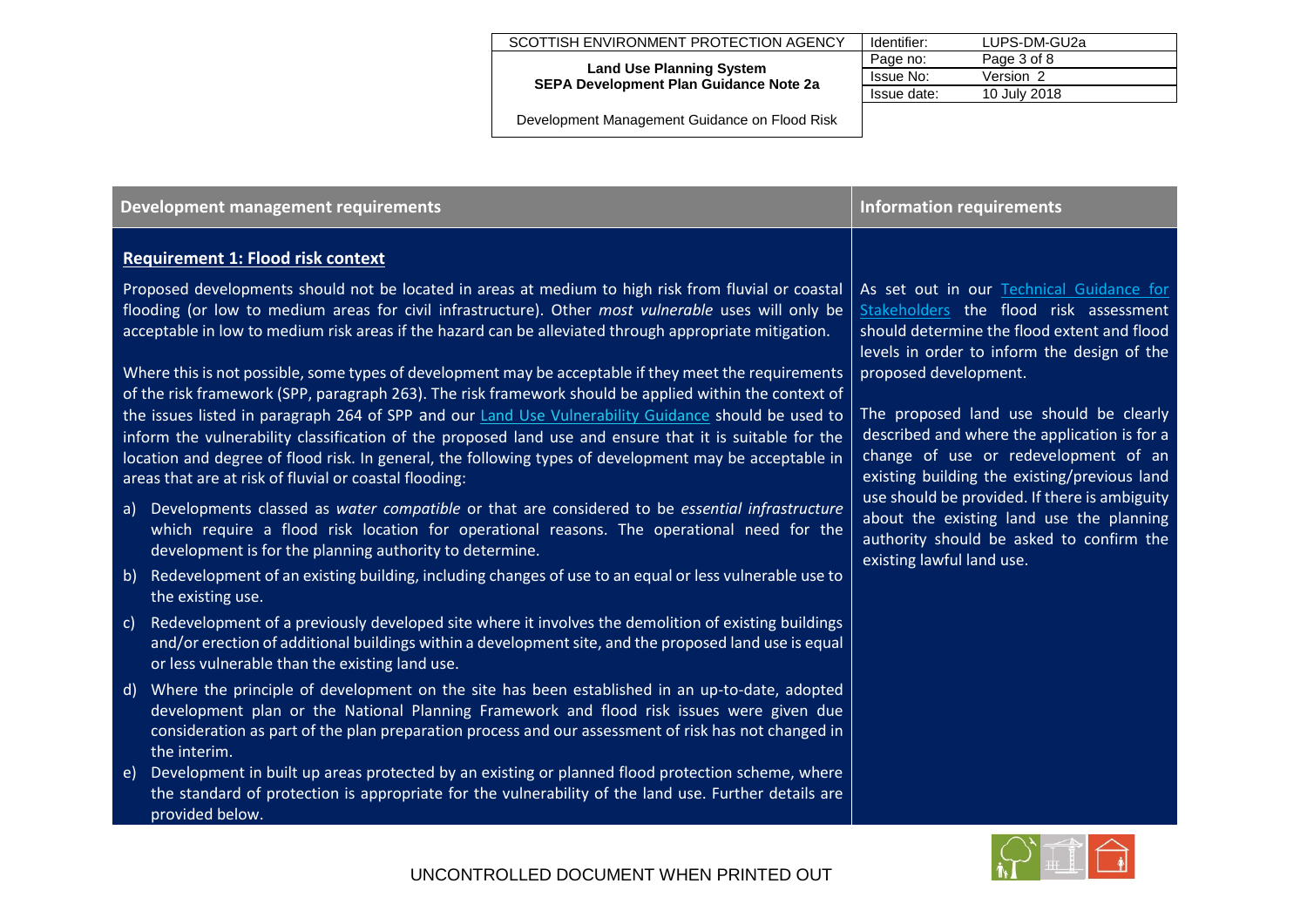| SCOTTISH ENVIRONMENT PROTECTION AGENCY   Identifier: |  | LUPS-DM-GU2a |
|------------------------------------------------------|--|--------------|
|------------------------------------------------------|--|--------------|

#### **Land Use Planning System SEPA Development Plan Guidance Note 2a**

| Identifier: | LUPS-DM-GU2a |
|-------------|--------------|
| Page no:    | Page 4 of 8  |
| Issue No:   | Version 2    |
| Issue date: | 10 July 2018 |

| Development in areas protected by a flood protection scheme                                                                     |                                                                                                                                                                                                                                                                                                                                                                                                                             |
|---------------------------------------------------------------------------------------------------------------------------------|-----------------------------------------------------------------------------------------------------------------------------------------------------------------------------------------------------------------------------------------------------------------------------------------------------------------------------------------------------------------------------------------------------------------------------|
| A precautionary approach should be taken to proposed development in areas protected by a flood<br>protection scheme.            |                                                                                                                                                                                                                                                                                                                                                                                                                             |
|                                                                                                                                 | The following categories of development would generally be acceptable when protected by an existing<br>or planned formal flood protection scheme within a built up area. It is recommended that any<br>development protected by a formal scheme is built to a water resilient design (Recommendation 2) and<br>has adequate evacuation procedures in place that are appropriate to the level of risk and use.               |
| <b>Standard of protection of</b><br>Within a built up area, the defended area will generally be acceptable                      |                                                                                                                                                                                                                                                                                                                                                                                                                             |
| the scheme at the time of<br>development                                                                                        | for:                                                                                                                                                                                                                                                                                                                                                                                                                        |
| Less than a 200 year<br>standard of protection<br>(i.e. greater than a 0.5%<br>AEP standard of<br>protection)                   | • Water compatible uses; or,<br>• Essential infrastructure designed to remain operational during flood<br>event; or,<br>• the principle of the development has been established in an up-to-<br>date, adopted development plan or the National Planning<br>Framework with due consideration of flood risk; or,<br>• Any other development that does not increase overall risk (as<br>defined in criterion b) and c) above). |
| Equal or greater than a<br>200 year standard of<br>protection (i.e. equal or<br>less than a 0.5% AEP<br>standard of protection) | • Water compatible uses; or,<br>• Essential infrastructure designed to remain operational during flood<br>event; or,<br>• the principle of the development has been established in an up-to-<br>date, adopted development plan or the National Planning<br>Framework with due consideration of flood risk; or,                                                                                                              |

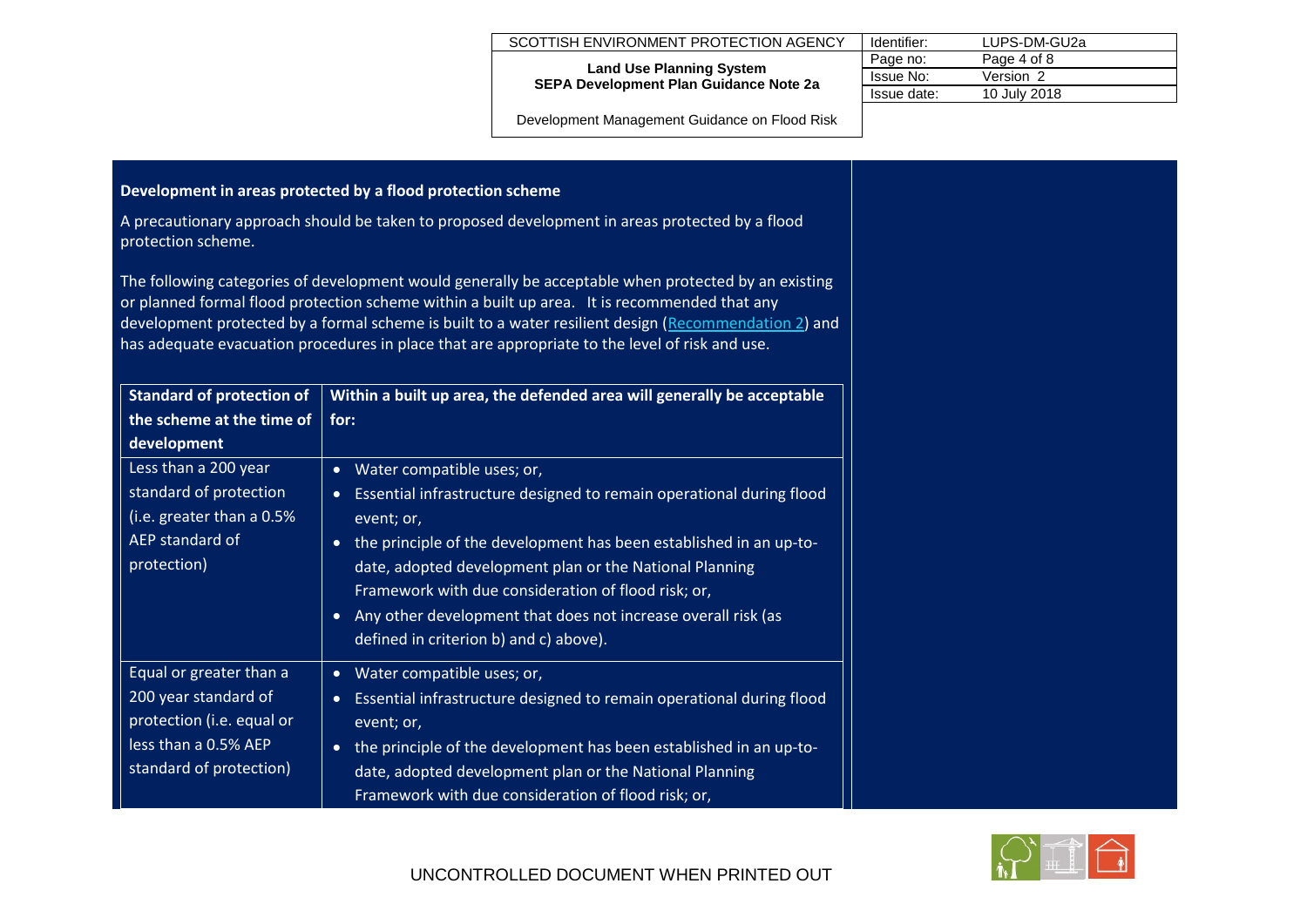#### **Land Use Planning System SEPA Development Plan Guidance Note 2a**

| Identifier:      | LUPS-DM-GU2a |
|------------------|--------------|
| Page no:         | Page 5 of 8  |
| <b>Issue No:</b> | Version 2    |
| Issue date:      | 10 July 2018 |

| Equal or greater than a<br>200 year plus climate<br>change standard of<br>protection (i.e. equal or<br>less than a 0.5% AEP plus<br>climate change standard<br>of protection) | Least vulnerable developments; or,<br>$\bullet$<br>Any other development that does not increase overall risk (as<br>$\bullet$<br>defined in criterion b) and c) above).<br>• Water compatible uses; or,<br>Essential infrastructure designed to remain operational during flood<br>event; or,<br>the principle of the development has been established in an up-to-<br>$\bullet$<br>date or, adopted development plan or the National Planning<br>Framework with due consideration of flood risk; or,<br>Least vulnerable developments; or,<br>$\bullet$<br>Highly vulnerable developments.<br>$\bullet$<br>Developments that introduce most vulnerable uses into areas protected by a scheme must be avoided. |                                                                                                                                                                                                                                                                                                                                                                                                                                                   |
|-------------------------------------------------------------------------------------------------------------------------------------------------------------------------------|----------------------------------------------------------------------------------------------------------------------------------------------------------------------------------------------------------------------------------------------------------------------------------------------------------------------------------------------------------------------------------------------------------------------------------------------------------------------------------------------------------------------------------------------------------------------------------------------------------------------------------------------------------------------------------------------------------------|---------------------------------------------------------------------------------------------------------------------------------------------------------------------------------------------------------------------------------------------------------------------------------------------------------------------------------------------------------------------------------------------------------------------------------------------------|
| criterion $a - d$ above                                                                                                                                                       | Any protection offered by informal flood defences would not be taken into account when considering<br>development behind or benefitting from them. Such proposals would be considered in accordance with                                                                                                                                                                                                                                                                                                                                                                                                                                                                                                       |                                                                                                                                                                                                                                                                                                                                                                                                                                                   |
| <b>Requirement 2: Flood Impacts</b><br>$\bullet$<br>$\bullet$                                                                                                                 | Proposed development should not increase the risk of flooding elsewhere and not adversely<br>interrupting the following processes in fluvial and coastal areas:<br>Fluvial flood risk areas - proposed development must not adversely affect the ability of the<br>functional flood plain to store and/or convey flood water.<br>Coastal flood risk areas - proposed development must not interrupt coastal processes or deflect<br>wave energy in a way that could adversely affect coastal flood risk.                                                                                                                                                                                                       | As set out in our Technical Guidance for<br>Stakeholders the flood risk assessment<br>(FRA) should demonstrate how:<br>the flooding processes important at the<br>a)<br>site will be free from interruption up to<br>and including the design flood event<br>e.g. the ability of the functional flood<br>plain to store and convey flood water or<br>the ability of coastal features/processes<br>to deflect and/or dissipate wave energy;<br>and |

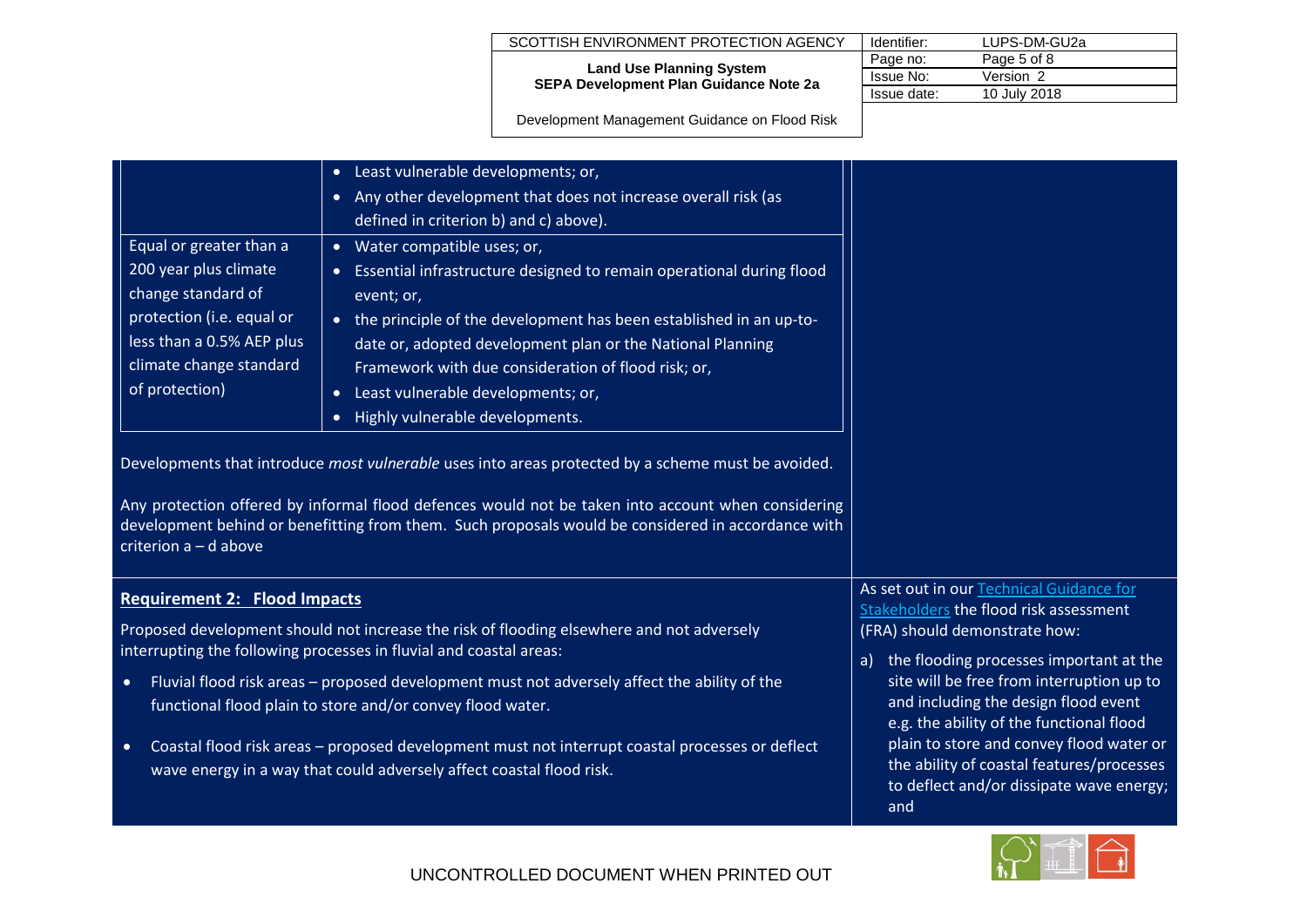**Land Use Planning System SEPA Development Plan Guidance Note 2a**

| Identifier: | LUPS-DM-GU2a |
|-------------|--------------|
| Page no:    | Page 6 of 8  |
| Issue No:   | Version 2    |
| Issue date: | 10 July 2018 |
|             |              |

| The functionality of the features or processes should be maintained for all flood probabilities up to and<br>during the design flood event.                                                                                                                                                                                                                                                     | the proposed development will not<br>$\mathsf{b}$<br>increase flood risk elsewhere.                                                                                                                                                          |
|-------------------------------------------------------------------------------------------------------------------------------------------------------------------------------------------------------------------------------------------------------------------------------------------------------------------------------------------------------------------------------------------------|----------------------------------------------------------------------------------------------------------------------------------------------------------------------------------------------------------------------------------------------|
| <b>Requirement 3: Access and egress</b><br>Adequate access and egress provision must be included when the proposed development is:                                                                                                                                                                                                                                                              | An access and egress route for pedestrians                                                                                                                                                                                                   |
| civil infrastructure or another land use that introduces overnight accommodation onto the site (i.e.<br>$\bullet$<br>new developments or redevelopments which include change of use) when compared to the existing<br>use and is located in a medium to high fluvial or coastal flood risk area (or low to medium risk area<br>for civil infrastructure and other most vulnerable uses), or     | should be clearly marked on the relevant<br>application drawings e.g. site layout and<br>elevation plans (if applicable).                                                                                                                    |
| on an undeveloped site where the buildings will be above the design flood level but surrounded by<br>$\bullet$<br>lower ground i.e. create an island of development.                                                                                                                                                                                                                            |                                                                                                                                                                                                                                              |
| Adequate access and egress involves the provision of a safe and flood free route during the relevant flood<br>probability event that enables the free movement of people of all abilities (on foot or with assistance)<br>both to and from a secure place that is connected to ground above the design flood level and/or wider<br>area.                                                        |                                                                                                                                                                                                                                              |
| For all other development types, and where no new overnight accommodation is being introduced as<br>part of a redevelopment, access and egress is recommended as good practice.                                                                                                                                                                                                                 |                                                                                                                                                                                                                                              |
| <b>Requirement 4: Freeboard</b>                                                                                                                                                                                                                                                                                                                                                                 | The ground level around the building(s) and<br>finished ground floor level of the lowest                                                                                                                                                     |
| Adequate freeboard must be provided for developments in fluvial or coastal flood risk areas involving<br>the erection of new buildings in the <i>highly</i> and most vulnerable land use categories (as defined in our<br>Vulnerability Guidance) and civil infrastructure. In the majority of cases an adequate freeboard<br>allowance is considered to be 600mm above the design flood level. | room in the building(s) should be clearly<br>marked on the relevant application<br>drawings e.g. site layout and elevation plans<br>(if applicable). All levels should be relevant                                                           |
| For proposed developments involving the redevelopment of existing buildings, and all developments in<br>the least vulnerable, water compatible and essential infrastructure categories the freeboard allowance<br>is only a recommendation and should be applied as far as practicable.                                                                                                         | to Ordnance Datum.<br>The flood risk assessment (FRA) should be<br>used to establish the most appropriate<br>freeboard allowance (depending on the<br>physical processes involved at the site). In<br>the majority of cases this should be a |

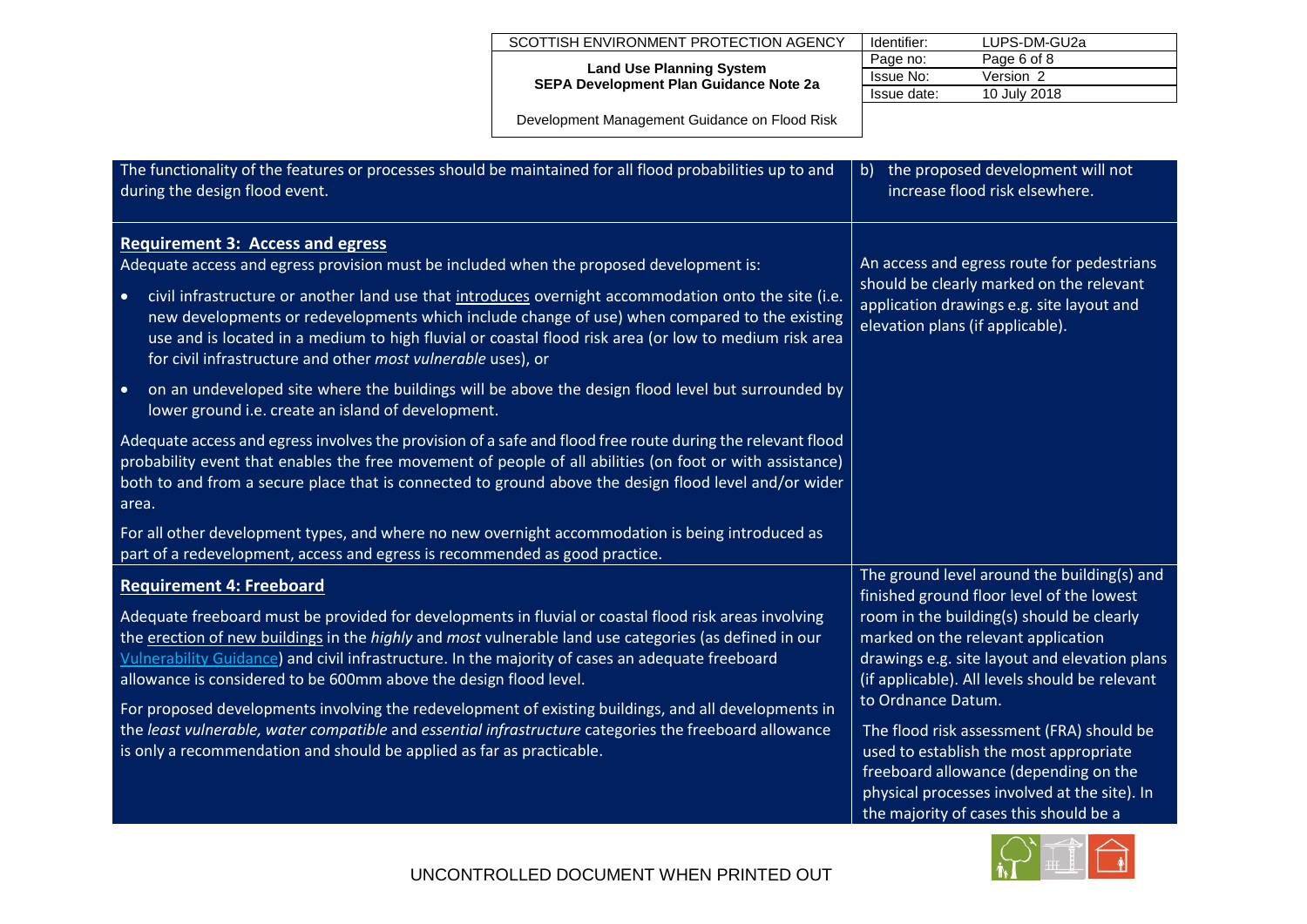| SCOTTISH ENVIRONMENT PROTECTION AGENCY                                           | Identifier: | LUPS-DM-GU2a |
|----------------------------------------------------------------------------------|-------------|--------------|
|                                                                                  | Page no:    | Page 7 of 8  |
| <b>Land Use Planning System</b><br><b>SEPA Development Plan Guidance Note 2a</b> | Issue No:   | Version 2    |
|                                                                                  | Issue date: | 10 July 2018 |

Development Management Guidance on Flood Risk

minimum of 600mm above the design flood level (this is separate to any climate change allowance that may be applied).

<span id="page-6-0"></span>

| Development management recommendations                                                                                                                                                                                                                                                                                                                                                                                                                                                                              | <b>Information requirements</b>                                                                                                                               |
|---------------------------------------------------------------------------------------------------------------------------------------------------------------------------------------------------------------------------------------------------------------------------------------------------------------------------------------------------------------------------------------------------------------------------------------------------------------------------------------------------------------------|---------------------------------------------------------------------------------------------------------------------------------------------------------------|
| <b>Recommendation 1: Climate change</b><br>An allowance for climate change should be included when calculating<br>estimated design flood level. This includes:<br>Fluvial – the best available guidance should be used to identify an<br>$\bullet$<br>appropriate percentage uplift for the site. This should be added to the<br>estimated design flood peak flow;<br>Coastal – the best available guidance should be used to derive an allowance<br>for climate change above the extreme still water design level. | The flood risk assessment (FRA) should clearly show how the<br>predicted impacts of climate change on flood risk at the site have<br>been taken into account. |
| <b>Recommendation 2: Flood resilient design</b>                                                                                                                                                                                                                                                                                                                                                                                                                                                                     | Details of the proposed flood resilience or resistant measures should                                                                                         |
| To reduce the vulnerability of buildings and their occupants/contents to                                                                                                                                                                                                                                                                                                                                                                                                                                            | be provided as part of the planning application e.g. annotated on the                                                                                         |
| flooding, proposed developments in fluvial and coastal flood risk areas should                                                                                                                                                                                                                                                                                                                                                                                                                                      | application drawings or included as part of the design statement. It                                                                                          |
| incorporate the use of water resilient or resistant materials and construction                                                                                                                                                                                                                                                                                                                                                                                                                                      | is not sufficient to only refer to the measures in the flood risk                                                                                             |
| techniques.                                                                                                                                                                                                                                                                                                                                                                                                                                                                                                         | assessment.                                                                                                                                                   |
| <b>Recommendation 3: Pluvial flooding</b>                                                                                                                                                                                                                                                                                                                                                                                                                                                                           | Where the pluvial flood risk issues are particularly complex, we                                                                                              |
| Flood risk from heavy rainfall (overland flow and ponding) should be properly                                                                                                                                                                                                                                                                                                                                                                                                                                       | recommend that a higher level of scrutiny is undertaken in the form                                                                                           |
| considered within the planning process. It is important to ensure that fluvial                                                                                                                                                                                                                                                                                                                                                                                                                                      | of a flood risk assessment or drainage assessment. On receipt of                                                                                              |
| flood risk is not increased via unregulated diversion of pluvial water. Proposed                                                                                                                                                                                                                                                                                                                                                                                                                                    | such information from a developer, the planning authority may                                                                                                 |
| developments with complex pluvial hazards should ensure that the pluvial flood                                                                                                                                                                                                                                                                                                                                                                                                                                      | choose to consult SEPA for such complex cases. The minimum level                                                                                              |
| risk is adequately assessed and managed within the site boundary (where                                                                                                                                                                                                                                                                                                                                                                                                                                             | of information we would need to provide advice to the planning                                                                                                |
| possible).                                                                                                                                                                                                                                                                                                                                                                                                                                                                                                          | authority would be:                                                                                                                                           |